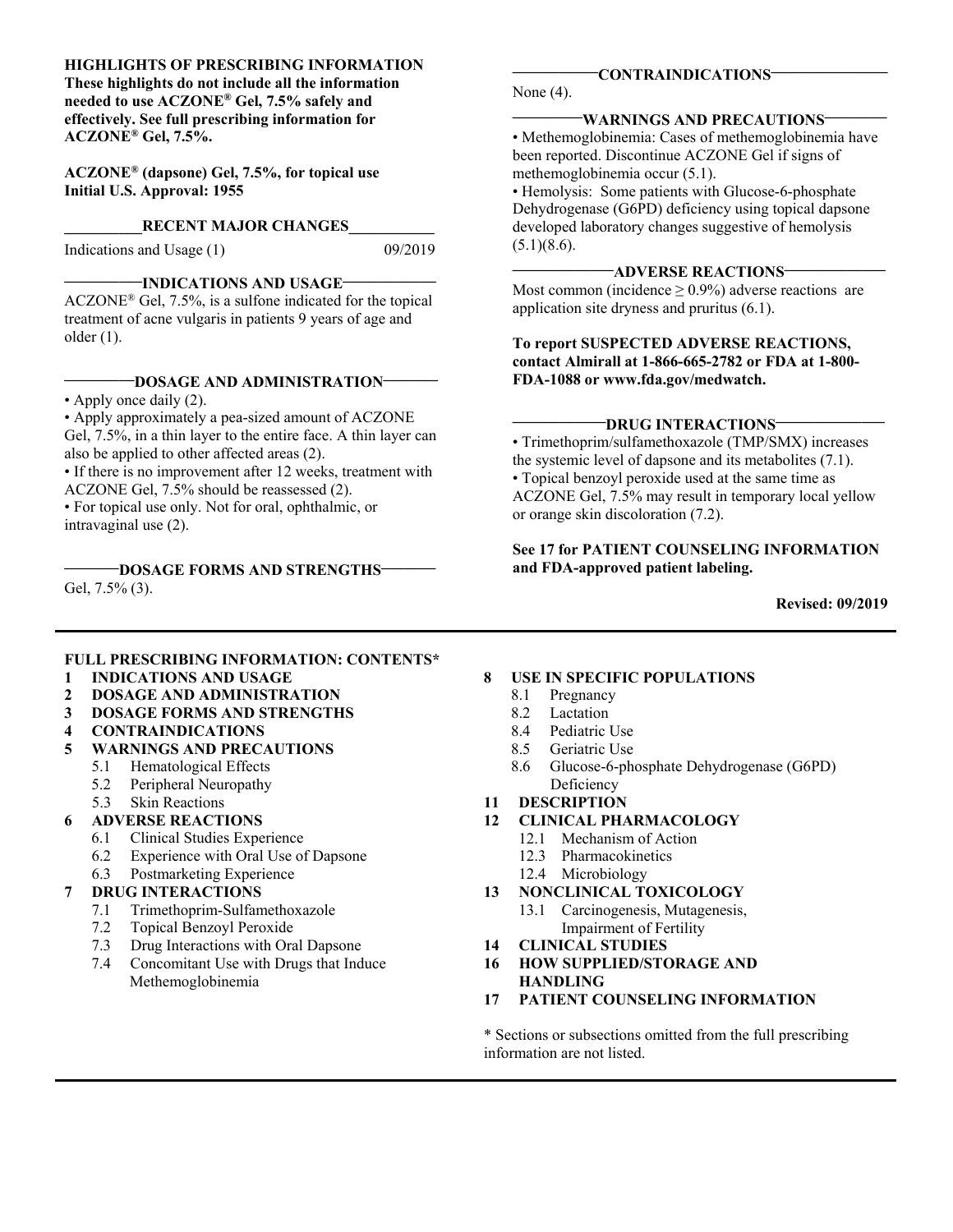### **FULL PRESCRIBING INFORMATION**

### **1 INDICATIONS AND USAGE**

ACZONE**®** (dapsone) Gel, 7.5%, is indicated for the topical treatment of acne vulgaris in patients 9 years of age and older.

### **2 DOSAGE AND ADMINISTRATION**

For topical use only. Not for oral, ophthalmic, or intravaginal use.

After the skin is gently washed and patted dry, apply approximately a pea-sized amount of ACZONE Gel, 7.5%, in a thin layer to the entire face once daily. In addition, a thin layer may be applied to other affected areas once daily. Rub in ACZONE Gel, 7.5%, gently and completely.

If there is no improvement after 12 weeks, treatment with ACZONE Gel, 7.5% should be reassessed.

### **3 DOSAGE FORMS AND STRENGTHS**

Gel, 7.5%. Each gram of ACZONE Gel, 7.5% contains 75 mg of dapsone in an off-white to yellow gel with suspended particles.

# **4 CONTRAINDICATIONS**

None.

# **5 WARNINGS AND PRECAUTIONS**

# **5.1 Hematological Effects**

### Methemoglobinemia

Cases of methemoglobinemia, with resultant hospitalization, have been reported postmarketing in association with twice daily dapsone gel, 5%, treatment. Patients with glucose-6-phosphate dehydrogenase deficiency or congenital or idiopathic methemoglobinemia are more susceptible to drug-induced methemoglobinemia. Avoid use of ACZONE Gel, 7.5% in those patients with congenital or idiopathic methemoglobinemia.

Signs and symptoms of methemoglobinemia may be delayed some hours after exposure. Initial signs and symptoms of methemoglobinemia are characterized by a slate grey cyanosis seen in e.g., buccal mucous membranes, lips, and nail beds. Advise patients to discontinue ACZONE Gel, 7.5% and seek immediate medical attention in the event of cyanosis.

Dapsone can cause elevated methemoglobin levels particularly in conjunction with methemoglobin-inducing agents *[see Drug Interactions (7.4)]*.

### **Hemolysis**

Oral dapsone treatment has produced dose-related hemolysis and hemolytic anemia. Individuals with glucose-6 phosphate dehydrogenase (G6PD) deficiency are more prone to hemolysis with the use of certain drugs. G6PD deficiency is most prevalent in populations of African, South Asian, Middle Eastern, and Mediterranean ancestry.

In clinical trials, there was no evidence of clinically relevant hemolysis or hemolytic anemia in subjects treated with topical dapsone. Some subjects with G6PD deficiency using dapsone gel, 5 %, twice daily developed laboratory changes suggestive of hemolysis *[see Use in Specific Populations (8.6)].* 

Discontinue ACZONE Gel, 7.5%, if signs and symptoms suggestive of hemolytic anemia occur. Avoid use of ACZONE Gel, 7.5% in patients who are taking oral dapsone or antimalarial medications because of the potential for hemolytic reactions. Combination of ACZONE Gel, 7.5%, with trimethoprim/sulfamethoxazole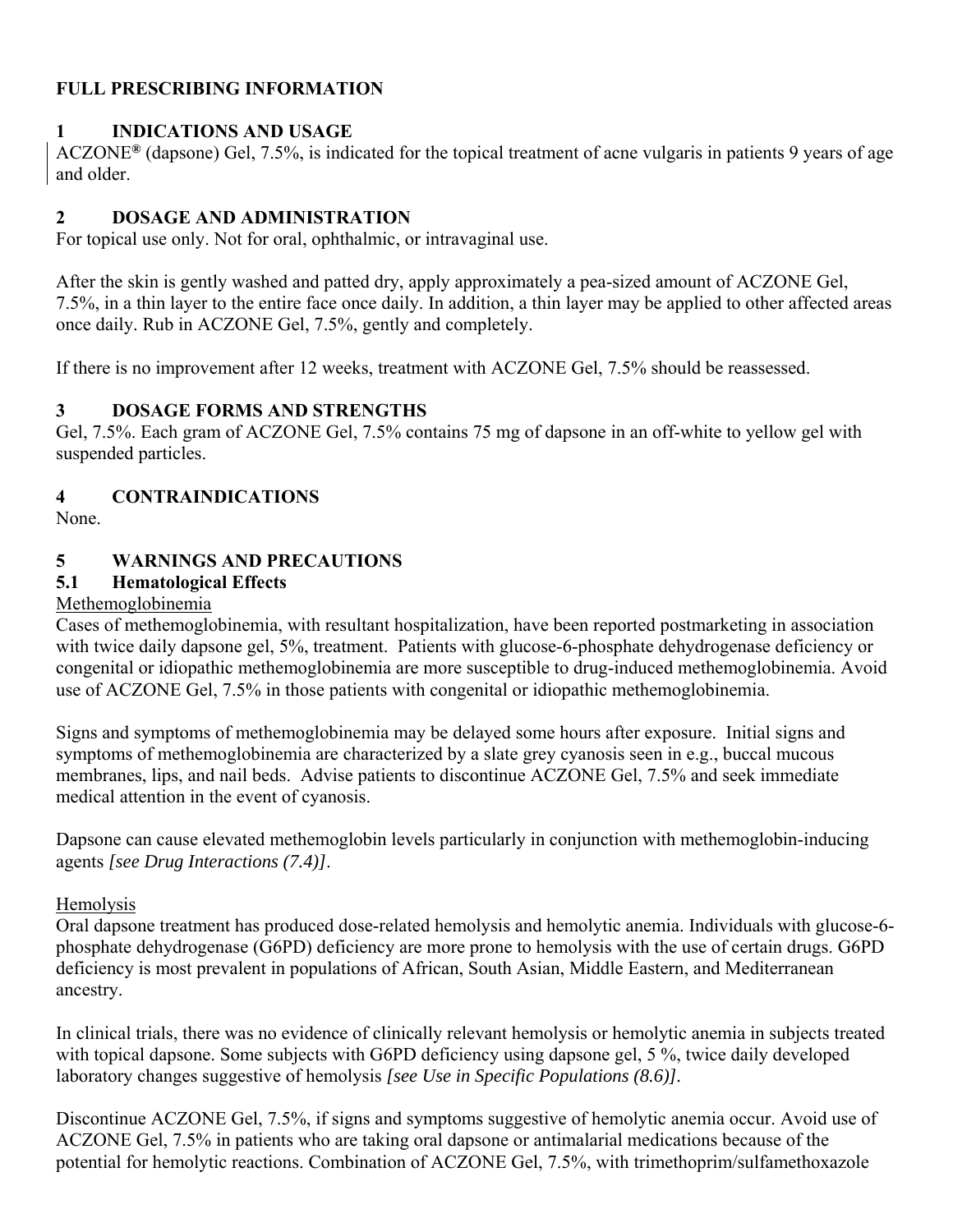(TMP/SMX) may increase the likelihood of hemolysis in patients with G6PD deficiency *[see Drug Interactions (7.1)]*.

# **5.2 Peripheral Neuropathy**

Peripheral neuropathy (motor loss and muscle weakness) has been reported with oral dapsone treatment. No events of peripheral neuropathy were observed in clinical trials with topical dapsone treatment.

# **5.3 Skin Reactions**

Skin reactions (toxic epidermal necrolysis, erythema multiforme, morbilliform and scarlatiniform reactions, bullous and exfoliative dermatitis, erythema nodosum, and urticaria) have been reported with oral dapsone treatment. These types of skin reactions were not observed in clinical trials with topical dapsone treatment.

# **6 ADVERSE REACTIONS**

# **6.1 Clinical Studies Experience**

Because clinical trials are conducted under widely varying conditions, adverse reaction rates observed in the clinical trials of a drug cannot be directly compared to rates in the clinical trials of another drug and may not reflect the rates observed in practice.

A total of 2161 subjects were treated with ACZONE Gel, 7.5%, for 12 weeks in 2 controlled clinical trials. The population ranged in age from 12 to 63 years, was 56% female, and 58% Caucasian. Adverse drug reactions that were reported in at least 0.9% of subjects treated with ACZONE Gel, 7.5% appear in Table 1 below.

### **Table 1. Adverse Reactions Occurring in at Least 0.9% of Subjects with Acne Vulgaris in 12-week Controlled Clinical Trials**

|                                  | <b>ACZONE Gel, 7.5%</b><br>$(N=2161)$ | Vehicle<br>$(N=2175)$ |
|----------------------------------|---------------------------------------|-----------------------|
| <b>Application Site Dryness</b>  | $24(1.1\%)$                           | $21(1.0\%)$           |
| <b>Application Site Pruritus</b> | $20(0.9\%)$                           | 11 $(0.5\%)$          |

# **6.2 Experience with Oral Use of Dapsone**

Although not observed in the clinical trials with topical dapsone, serious adverse reactions have been reported with oral use of dapsone, including agranulocytosis, hemolytic anemia, peripheral neuropathy (motor loss and muscle weakness), and skin reactions (toxic epidermal necrolysis, erythema multiforme, morbilliform and scarlatiniform reactions, bullous and exfoliative dermatitis, erythema nodosum, and urticaria).

# **6.3 Postmarketing Experience**

Because these reactions are reported voluntarily from a population of uncertain size, it is not always possible to reliably estimate their frequency or establish a causal relationship to drug exposure.

The following adverse reactions have been identified during post-approval use of topical dapsone: methemoglobinemia, rash (including erythematous rash, application site rash) and swelling of face (including lip swelling, eye swelling).

# **7 DRUG INTERACTIONS**

No formal drug-drug interaction studies were conducted with ACZONE Gel, 7.5%.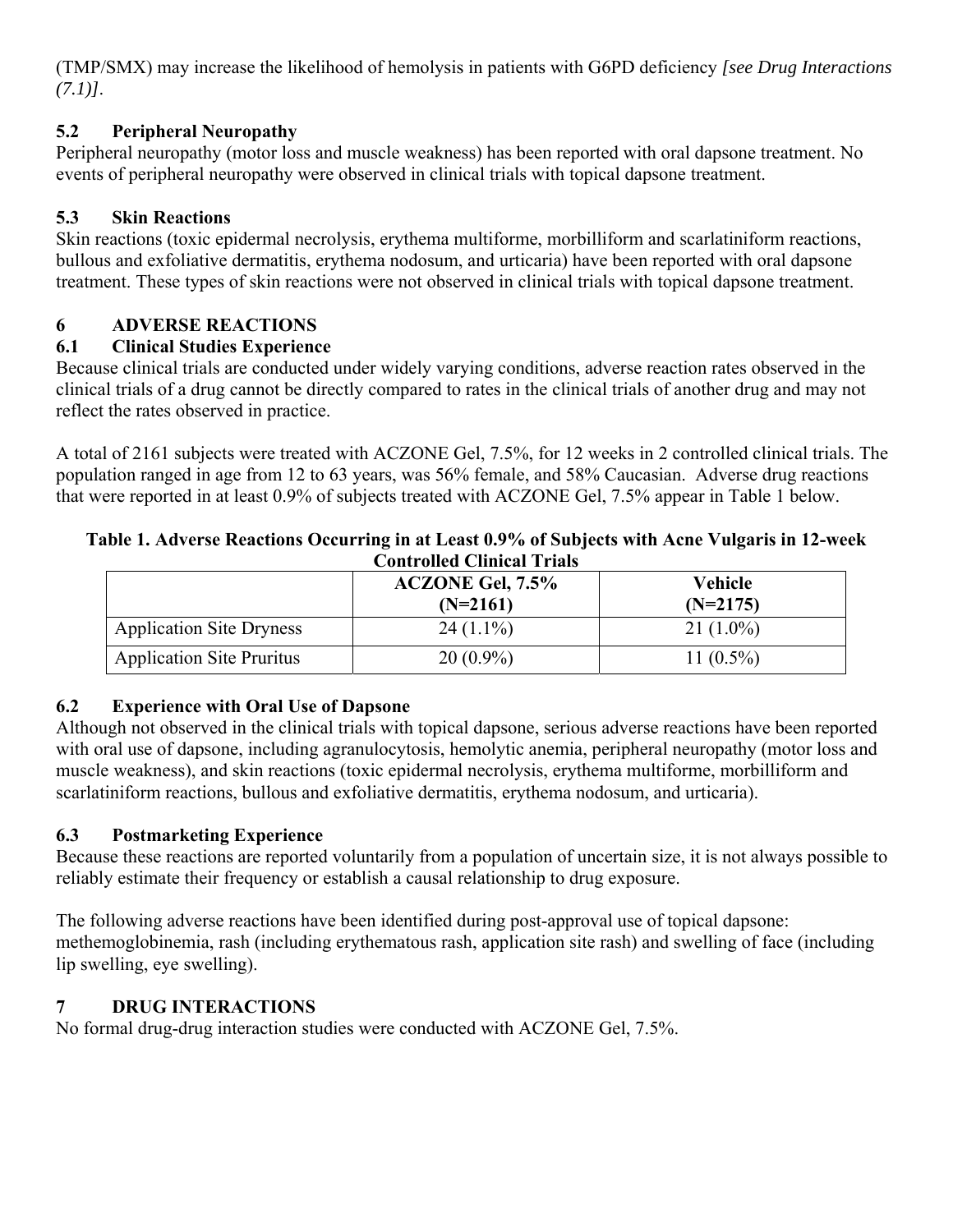### **7.1 Trimethoprim-Sulfamethoxazole**

A drug-drug interaction study evaluated the effect of the use of dapsone gel, 5% in combination with double strength (160 mg/800 mg) trimethoprim-sulfamethoxazole (TMP/SMX). During co-administration, systemic levels of TMP and SMX were essentially unchanged, however, levels of dapsone and its metabolites increased in the presence of TMP/SMX. The systemic exposure from ACZONE Gel, 7.5% is expected to be about 1% of that from the 100 mg oral dose, even when co-administered with TMP/SMX.

# **7.2 Topical Benzoyl Peroxide**

Topical application of dapsone gel followed by benzoyl peroxide in patients with acne vulgaris may result in a temporary local yellow or orange discoloration of the skin and facial hair.

# **7.3 Drug Interactions with Oral Dapsone**

Certain concomitant medications (such as rifampin, anticonvulsants, St. John's wort) may increase the formation of dapsone hydroxylamine, a metabolite of dapsone associated with hemolysis. With oral dapsone treatment, folic acid antagonists such as pyrimethamine have been noted to possibly increase the likelihood of hematologic reactions.

# **7.4 Concomitant Use with Drugs that Induce Methemoglobinemia**

Concomitant use of ACZONE Gel, 7.5% with drugs that induce methemoglobinemia such as sulfonamides, acetaminophen, acetanilide, aniline dyes, benzocaine, chloroquine, dapsone, naphthalene, nitrates and nitrites, nitrofurantoin, nitroglycerin, nitroprusside, pamaquine, para‐aminosalicylic acid, phenacetin, phenobarbital, phenytoin, primaquine, and quinine may increase the risk for developing methemoglobinemia *[see Warnings and Precautions (5.1)]*.

# **8 USE IN SPECIFIC POPULATIONS**

# **8.1 Pregnancy**

# Risk Summary

There are no available data on ACZONE Gel, 7.5%, use in pregnant women to inform a drug-associated risk for adverse developmental outcomes. The systemic absorption of ACZONE in humans following topical application is low relative to oral dapsone administration *[see Clinical Pharmacology (12.3)]*. In animal reproduction studies, oral doses of dapsone administered to pregnant rats and rabbits during organogenesis that resulted in systemic exposures more than 400 times the systemic exposure at the maximum recommended human dose (MRHD) of ACZONE Gel, 7.5%, resulted in embryocidal effects. When orally administered to rats from the onset of organogenesis through the end of lactation at systemic exposures approximately 500 times the exposure at the MRHD, dapsone resulted in increased stillbirths and decreased pup weight *[see Data]*.

The estimated background risks of major birth defects and miscarriage for the indicated population are unknown. In the U.S. general population, the estimated background risk of major birth defects and miscarriage in clinically recognized pregnancies is 2-4% and 15-20%, respectively.

# Data

# *Animal Data*

Dapsone has been shown to have an embryocidal effect in rats and rabbits when administered orally daily to females during organogenesis at dosages of 75 mg/kg/day and 150 mg/kg/day, respectively. These dosages resulted in systemic exposures that represented approximately 1407 times [rats] and 425 times [rabbits] the systemic exposure observed in human females as a result of use of the MRHD of ACZONE Gel, 7.5%, based on AUC comparisons. These effects were probably secondary to maternal toxicity.

Dapsone was assessed for effects on perinatal/postnatal pup development and postnatal maternal behavior and function in a study in which dapsone was orally administered to female rats daily beginning on the seventh day of gestation and continuing until the twenty-seventh day postpartum. Maternal toxicity (decreased body weight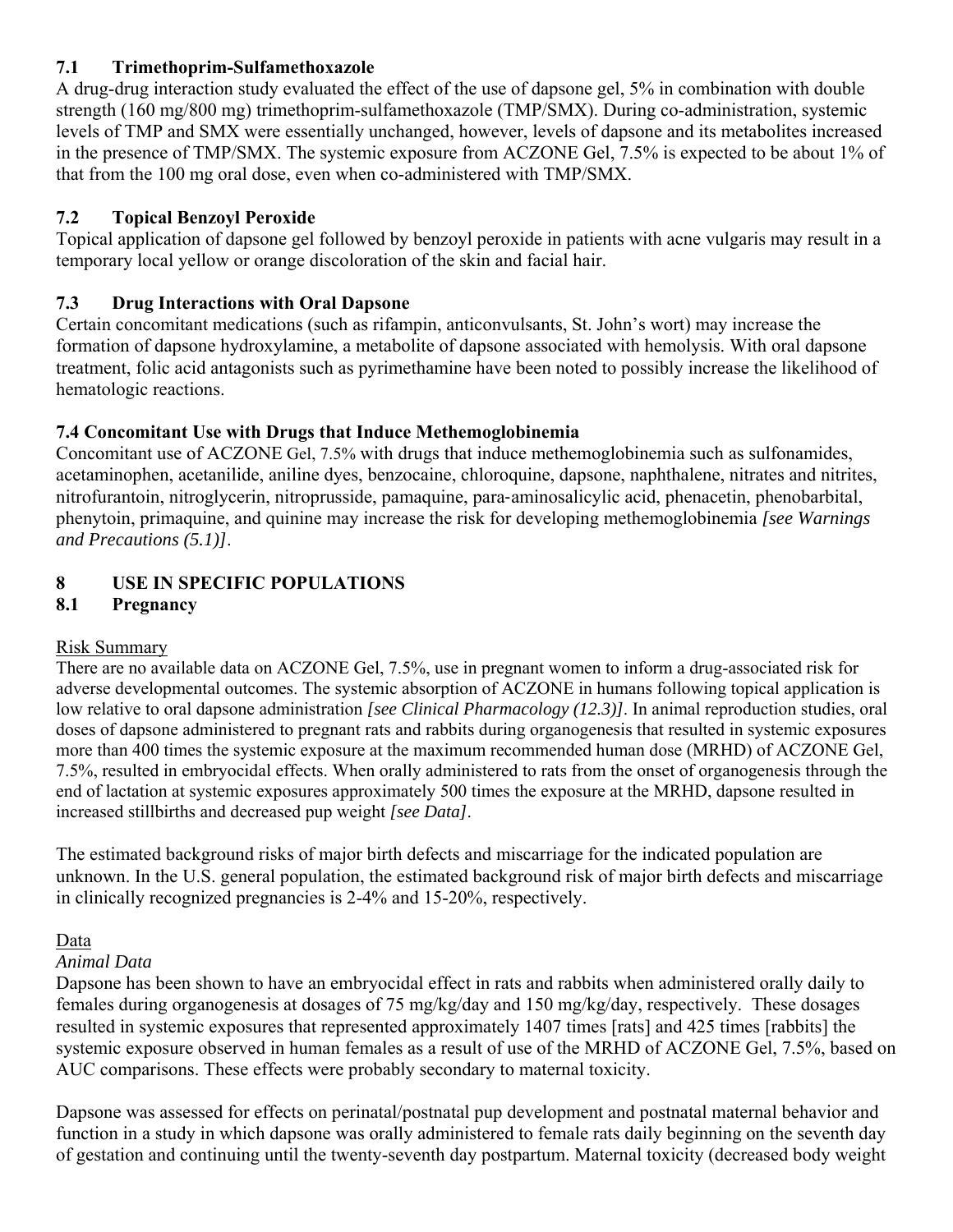and food consumption) and developmental effects (increase in stillborn pups and decreased pup weight) were seen at a dapsone dose of 30 mg/kg/day (approximately 563 times the systemic exposure that is associated with the MRHD of ACZONE Gel, 7.5%, based on AUC comparisons). No effects were observed on the viability, physical development, behavior, learning ability, or reproductive function of surviving pups.

# **8.2 Lactation**

# Risk Summary

There is no information regarding the presence of topical dapsone in breastmilk, the effects on the breastfed infant or the effects on milk production. Orally administered dapsone appears in human milk and could result in hemolytic anemia and hyperbilirubinemia especially in infants with G6PD deficiency. Systemic absorption of dapsone following topical application is low relative to oral dapsone administration.

The developmental and health benefits of breastfeeding should be considered along with the mother's clinical need for ACZONE Gel, 7.5% and any potential adverse effects on the breastfed child from ACZONE Gel, 7.5% or from the underlying maternal condition.

# **8.4 Pediatric Use**

The safety and effectiveness of ACZONE Gel, 7.5% for the topical treatment of acne vulgaris have been established in patients 9 years of age and older. Use of ACZONE Gel, 7.5% in patients 9 to 11 years of age for this indication is supported by evidence from adequate and well-controlled clinical trials in 1066 subjects 12 years of age and older and with additional pharmacokinetic and safety data in pediatric subjects 9 to 11 years of age from an open label study of 100 subjects with acne *[see Adverse Reactions (6.1), and Clinical Pharmacology (12.3)]*.

The safety profile for ACZONE Gel, 7.5% in clinical trials was similar to the vehicle control group.

Safety and effectiveness of ACZONE Gel, 7.5%, have not been established in pediatric patients below the age of 9 years.

# **8.5 Geriatric Use**

Clinical trials of ACZONE Gel, 7.5% did not include sufficient numbers of subjects aged 65 years and over to determine whether they respond differently from younger subjects.

# **8.6 Glucose-6-phosphate Dehydrogenase (G6PD) Deficiency**

Individuals with glucose-6-phosphate dehydrogenase (G6PD) deficiency may be more prone to methemoglobinemia and hemolysis *[see Warnings and Precautions (5.1)]*.

ACZONE Gel, 5% and vehicle were evaluated in a randomized, double-blind, cross-over design clinical study of 64 subjects with G6PD deficiency and acne vulgaris. Subjects were Black (88%), Asian (6%), Hispanic (2%) or of other racial origin (5%). Blood samples were taken at Baseline, Week 2, and Week 12 during both vehicle and ACZONE Gel, 5% treatment periods. Some of these subjects developed laboratory changes suggestive of hemolysis, but there was no evidence of clinically significant hemolytic anemia in this study *[see Warnings and Precautions (5.1)]*.

# **11 DESCRIPTION**

ACZONE (dapsone) Gel, 7.5%, contains dapsone, a sulfone, in an aqueous gel base for topical dermatologic use. ACZONE Gel, 7.5% is an off-white to yellow gel with suspended particles. Chemically, dapsone has an empirical formula of  $C_{12}H_{12}N_2O_2S$ . It is a white or slightly yellow-white, crystalline powder that has a molecular weight of 248.30. Dapsone's chemical name is 4-[(4-aminobenzene) sulfonyl] aniline and its structural formula is:

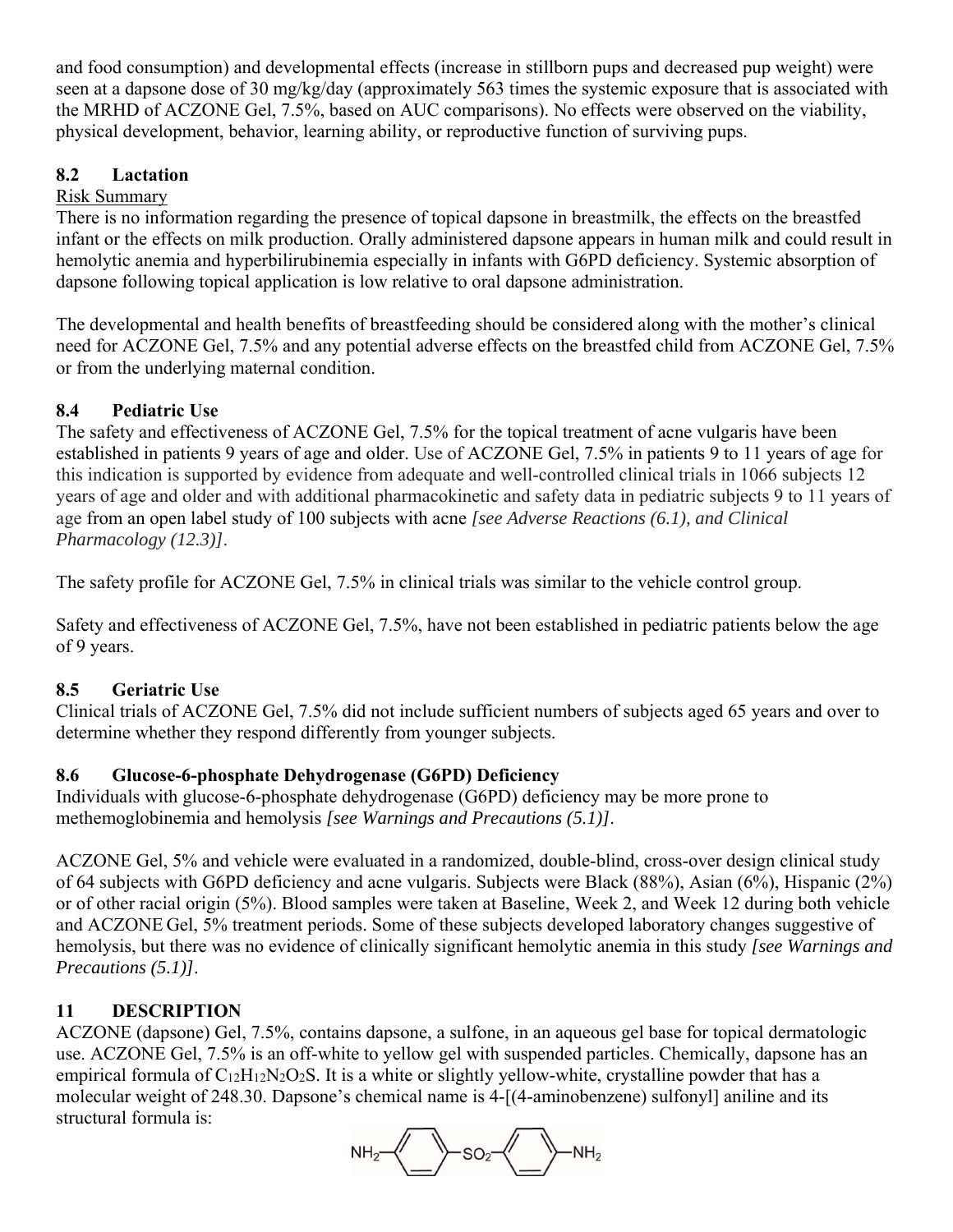Each gram of ACZONE Gel, 7.5%, contains 75 mg of dapsone, USP, in a gel of diethylene glycol monoethyl ether, methylparaben, acrylamide/sodium acryloyldimethyl taurate copolymer, isohexadecane, polysorbate 80, and purified water.

# **12 CLINICAL PHARMACOLOGY**

# **12.1 Mechanism of Action**

The mechanism of action of dapsone gel in treating acne vulgaris is not known.

# **12.3 Pharmacokinetics**

In a pharmacokinetic study, male and female subjects 16 years of age or older with acne vulgaris  $(N=19)$ applied 2 grams of ACZONE Gel, 7.5% to the face, upper chest, upper back and shoulders once daily for 28 days. Steady state for dapsone was reached within 7 days of dosing. On Day 28, the mean dapsone maximum plasma concentration (Cmax) and area under the concentration-time curve from 0 to 24 hours post dose (AUC0-  $_{24h}$ ) were  $13.0 \pm 6.8$  ng/mL and  $282 \pm 146$  ng⋅h/mL, respectively. The systemic exposure from ACZONE Gel, 7.5% is expected to be about 1% of that from a 100 mg oral dose.

Long-term safety studies were not conducted with ACZONE Gel, 7.5%, however, in a long-term clinical study of dapsone gel, 5% treatment (twice daily), periodic blood samples were collected up to 12 months to determine systemic exposure of dapsone and its metabolites in approximately 500 subjects. Based on the measurable dapsone concentrations from 408 subjects (M=192, F=216), obtained at Month 3, neither gender nor race appeared to affect the pharmacokinetics of dapsone. Similarly, dapsone exposures were approximately the same between the age groups of 12-15 years (N=155) and those greater than or equal to 16 years (N=253). There was no evidence of increasing systemic exposure to dapsone over the study year in these subjects.

In an open label safety and pharmacokinetic study in pediatric subjects 9 to 11 years of age with acne vulgaris, a subset of subjects ( $N = 16$ ) received once daily topical application of approximately 2 grams of ACZONE Gel, 7.5%, to the entire face, shoulders, upper chest and upper back for 8 days. On Day 8, the systemic concentrations were at or near steady state and the mean  $\pm$  SD systemic concentration of dapsone at 10 hours post dose was  $20 \pm 12.5$  ng/mL.

# **12.4 Microbiology**

*In Vivo* Activity: No microbiology or immunology studies were conducted during ACZONE Gel, 7.5% clinical studies.

Drug Resistance: No dapsone resistance studies were conducted during dapsone gel clinical studies therefore there are no data available as to whether dapsone treatment may have resulted in decreased susceptibility of *Propionibacterium acnes*, an organism associated with acne, or to other antimicrobials that may be used to treat acne. Therapeutic resistance to dapsone has been reported for *Mycobacterium leprae*, when patients have been treated with oral dapsone.

# **13 NONCLINICAL TOXICOLOGY**

# **13.1 Carcinogenesis, Mutagenesis, Impairment of Fertility**

Dapsone was not carcinogenic to rats when orally administered to females for 92 weeks or males for 100 weeks at dose levels up to 15 mg/kg/day (approximately 340 times the systemic exposure observed in humans as a result of use of the MRHD of ACZONE Gel, 7.5%, based on AUC comparisons).

No evidence of potential to induce carcinogenicity was observed in a dermal study in which dapsone gel was topically applied to Tg.AC transgenic mice for approximately 26 weeks. Dapsone concentrations of 3%, 5%, and 10% were evaluated; 3% material was judged to be the maximum tolerated dosage.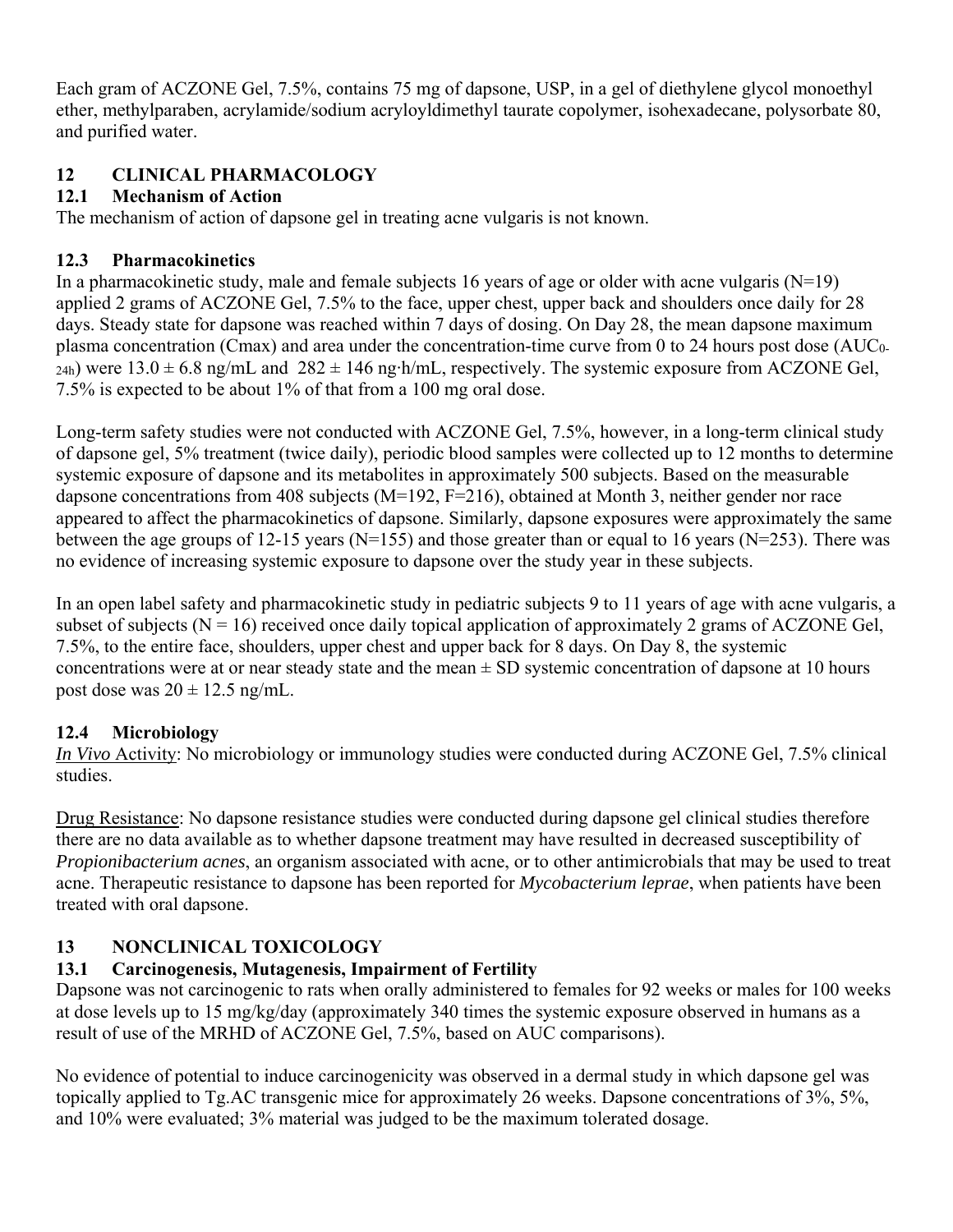Dapsone was negative in a bacterial reverse mutation assay (Ames test), and was negative in a micronucleus assay conducted in mice. Dapsone was positive (clastogenic) in a chromosome aberration assay conducted with Chinese hamster ovary (CHO) cells.

The effects of dapsone on fertility and general reproductive performance were assessed in male and female rats following oral dosing. Dapsone reduced sperm motility at dosages of 3 mg/kg/day or greater (approximately 22 times the systemic exposure that is associated with the MRHD of ACZONE Gel, 7.5%, based on AUC comparisons) when administered daily beginning 63 days prior to mating and continuing through the mating period. The mean numbers of embryo implantations and viable embryos were significantly reduced in untreated females mated with males that had been dosed at 12 mg/kg/day or greater (approximately 187 times the systemic exposure that is associated with the MRHD of ACZONE Gel, 7.5%, based on AUC comparisons), presumably due to reduced numbers or effectiveness of sperm, indicating impairment of fertility. When administered to female rats at a dosage of 75 mg/kg/day (approximately 1407 times the systemic exposure that is associated with the MRHD of ACZONE Gel, 7.5%, based on AUC comparisons) for 15 days prior to mating and for 17 days thereafter, dapsone reduced the mean number of implantations, increased the mean early resorption rate, and reduced the mean litter size. These effects probably were secondary to maternal toxicity.

### **14 CLINICAL STUDIES**

The safety and efficacy of once daily use of ACZONE Gel, 7.5%, was assessed in two 12-week multicenter, randomized, double-blind, vehicle-controlled trials. Efficacy was assessed in a total of 4340 subjects 12 years of age and older. The majority of the subjects had moderate acne vulgaris, 20 to 50 inflammatory and 30 to 100 non-inflammatory lesions at baseline, and were randomized to receive either ACZONE Gel, 7.5% or vehicle.

Treatment response was defined at Week 12 as the proportion of subjects who were rated "none" or "minimal" with at least a two-grade improvement from baseline on the Global Acne Assessment Score (GAAS), and mean absolute change from baseline in both inflammatory and non-inflammatory lesion counts. A GAAS score of "none" corresponded to no evidence of facial acne vulgaris. A GAAS score of "minimal" corresponded to a few non-inflammatory lesions (comedones) being present and to a few inflammatory lesions (papules/pustules) that may be present.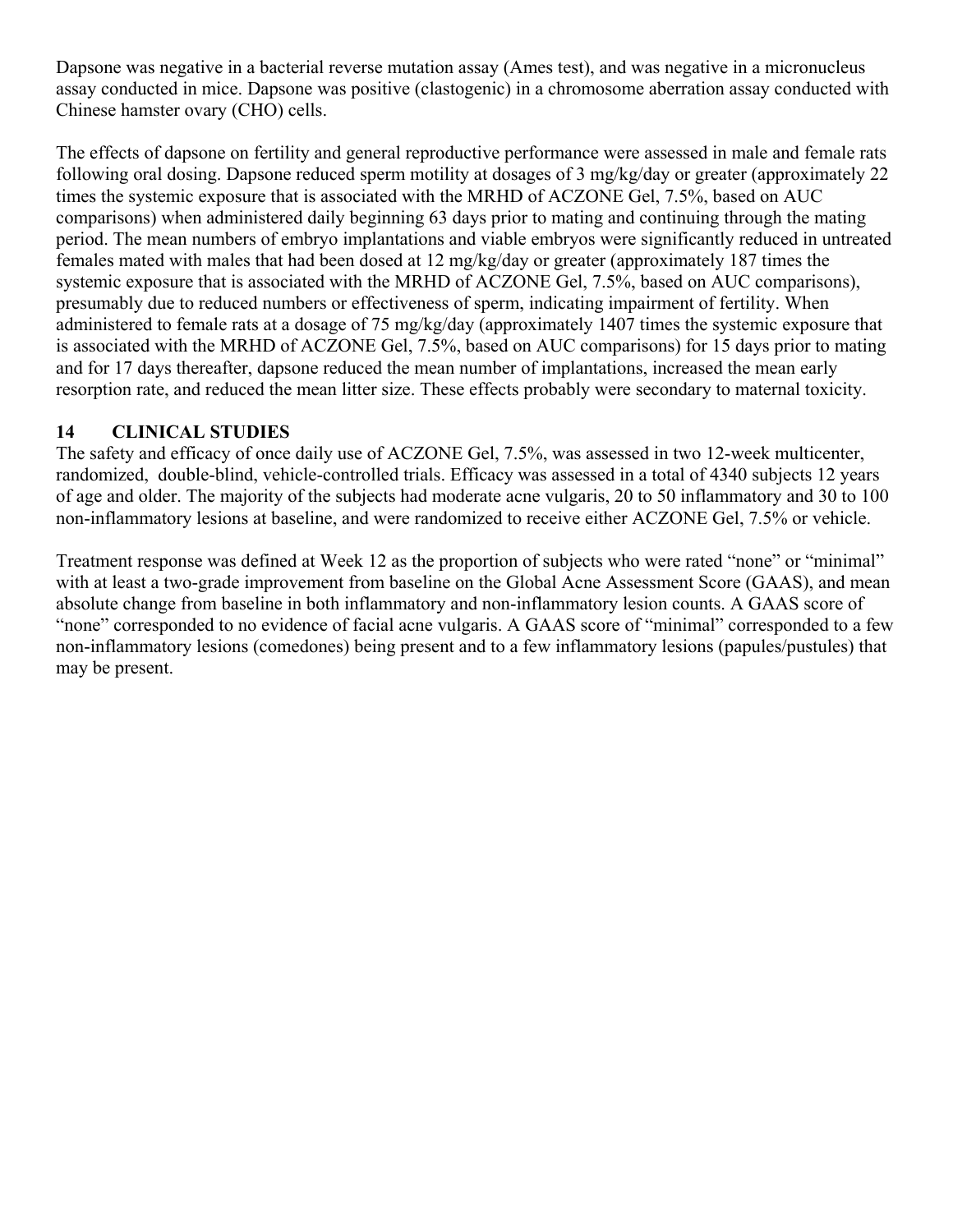The GAAS success rate, mean reduction, and percent reduction in acne lesion counts from baseline after 12 weeks of treatment are presented in the following table.

|                                     | Table 4. Chineal Emeaty of ACZONE TOG at Week 12 in Subjects with Ache Vulgaris<br><b>Trial 1</b> |                | <b>Trial 2</b>                 |            |
|-------------------------------------|---------------------------------------------------------------------------------------------------|----------------|--------------------------------|------------|
|                                     | <b>ACZONE®</b> Gel,<br>$7.5\%$                                                                    | <b>Vehicle</b> | <b>ACZONE®</b> Gel,<br>$7.5\%$ | Vehicle    |
|                                     | $(N=1044)$                                                                                        | $(N=1058)$     | $(N=1118)$                     | $(N=1120)$ |
| <b>Global Acne Assessment Score</b> |                                                                                                   |                |                                |            |
| <b>GAAS</b> Success                 | 30%                                                                                               | 21%            | 30%                            | 21%        |
| (Score 0 or 1)                      |                                                                                                   |                |                                |            |
| <b>Inflammatory Lesions</b>         |                                                                                                   |                |                                |            |
| Mean absolute<br>reduction          | 16.1                                                                                              | 14.3           | 15.6                           | 14.0       |
| Mean percent<br>reduction           | 56%                                                                                               | 49%            | 54%                            | 48%        |
| <b>Non-inflammatory Lesions</b>     |                                                                                                   |                |                                |            |
| Mean absolute<br>reduction          | 20.7                                                                                              | 18.0           | 20.8                           | 18.7       |
| Mean percent<br>reduction           | 45%                                                                                               | 39%            | 46%                            | 41%        |

**Table 2. Clinical Efficacy of ACZONE® Gel at Week 12 in Subjects with Acne Vulgaris** 

# **16 HOW SUPPLIED/STORAGE AND HANDLING**

ACZONE Gel is an off-white to yellow gel with suspended particles. It is supplied in an airless pump containing a polypropylene bottle with a high density polyethylene piston.

ACZONE (dapsone) Gel, 7.5%, is supplied in the following sizes:

| NDC 16110-526-30 | 30 gram pump |
|------------------|--------------|
| NDC 16110-526-60 | 60 gram pump |
| NDC 16110-526-90 | 90 gram pump |

 Room Temperature]. Protect from freezing. **Storage**: Store at 20°C-25°C (68°F-77°F), excursions permitted to 15°C-30ºC (59°F-86ºF) [see USP Controlled

# **17 PATIENT COUNSELING INFORMATION**

Advise the patient to read the FDA-approved patient labeling (Patient Information).

Hematological Effects

- Inform patients that methemoglobinemia can occur with topical dapsone treatment. Advise patients to seek immediate medical attention if they develop cyanosis *[see Warnings and Precautions (5.1)]*.
- Inform patients who have G6PD deficiency that hemolytic anemia may occur with topical dapsone treatment. Advise patients to seek medical attention if they develop signs and symptoms suggestive of hemolytic anemia *[see Warnings and Precautions (5.1)]*.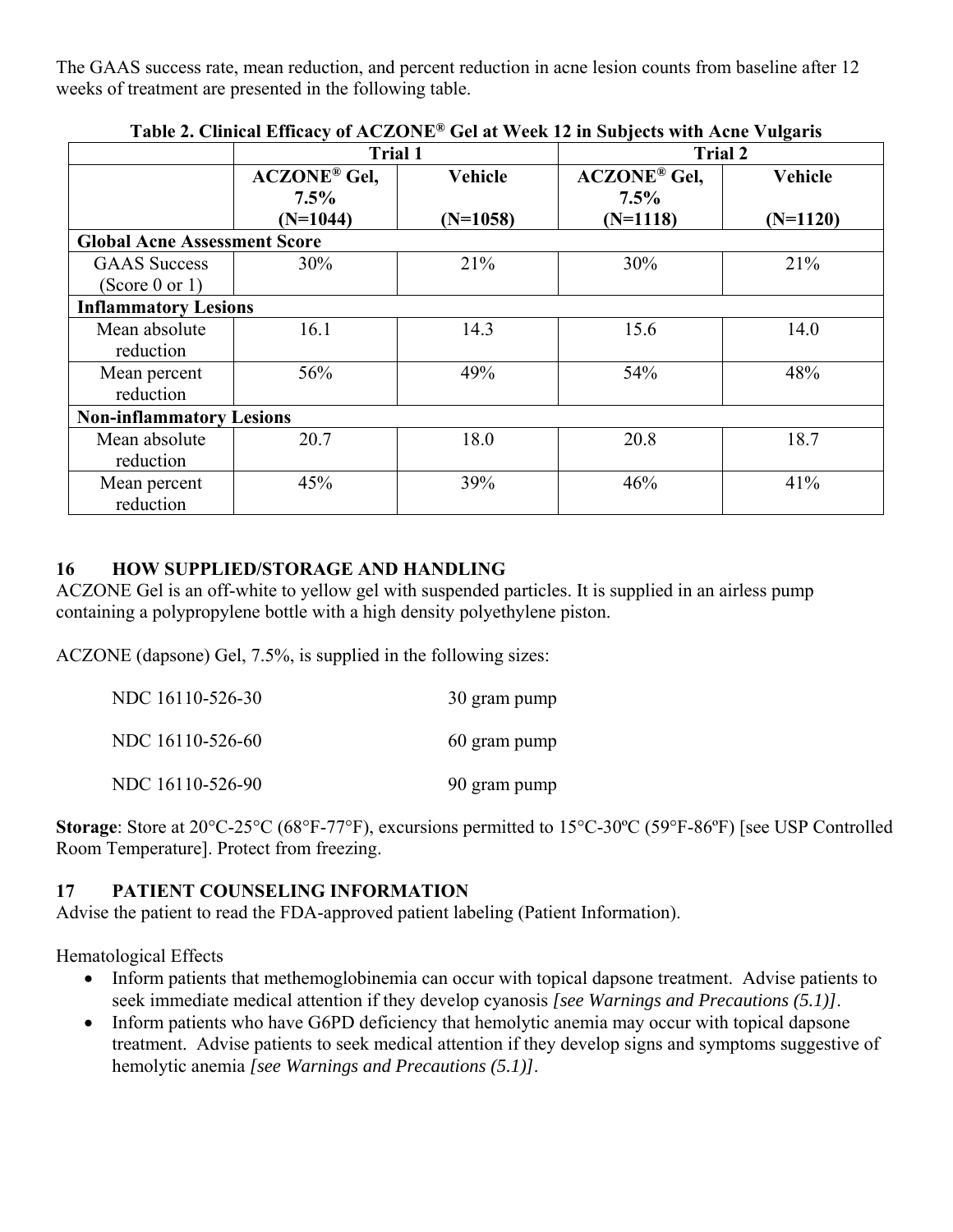Important Administration Instructions

- Advise patients to apply ACZONE Gel, 7.5%, once daily to the entire face *[see Dosage and Administration (2)]*.
- ACZONE Gel, 7.5% is for topical use only.
- Do not apply ACZONE Gel, 7.5% to eyes, mouth, or mucous membranes.

Distributed by: Almirall, LLC. Exton, PA 19341

© 2019 Almirall, LLC. All rights reserved. All trademarks are the property of their respective owners. Patented.

 $\tilde{\epsilon}$ almirall

-------Cut Here ----------------------------------------------------------------------------------------------------------------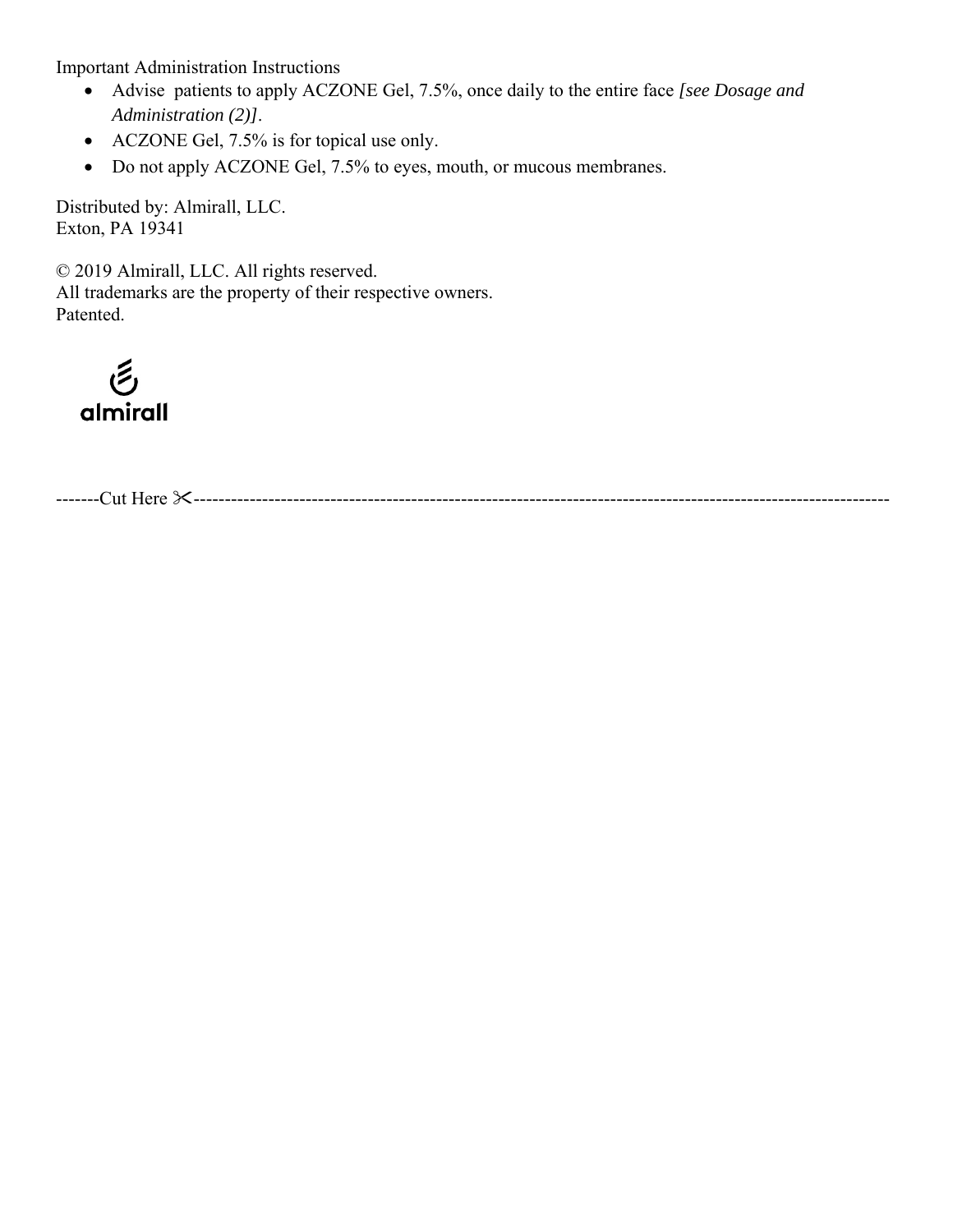# **Patient Information**

**ACZONE®** (AK-zōn) (dapsone) Gel, 7.5%

**Important:** For use on skin only (topical use). Do not use ACZONE Gel, 7.5% in your mouth, eyes, or vagina.

#### **What is ACZONE Gel, 7.5%?**

 ACZONE Gel, 7.5%, is a prescription medicine used on the skin (topical) to treat acne in people 9 years and older. ACZONE Gel, 7.5%, has not been studied in children under 9 years of age.

**Before you use ACZONE Gel, 7.5%, tell your doctor about all of your medical conditions, including if you:** 

- have a glucose-6-phosphate dehydrogenase deficiency (G6PD)
- have higher than normal levels of methemoglobin in your blood (methemoglobinemia)
- are pregnant or plan to become pregnant. It is not known if ACZONE Gel, 7.5% will harm your unborn baby.
- are breastfeeding or plan to breastfeed. ACZONE Gel, 7.5% can pass into your breast milk and may harm your baby. You and your doctor should decide if you will use ACZONE Gel, 7.5%, or breastfeed. You should not do both.

**Tell your doctor about all the medicines you take,** including prescription and over-the-counter medicines, vitamins, and herbal supplements. Especially, tell your doctor if you are using acne medicines that contain benzoyl peroxide. Use of benzoyl peroxide with ACZONE Gel, 7.5% at the same time may cause your skin or facial hair to temporarily turn yellow or orange at the site of application.

#### **How do I use ACZONE Gel, 7.5%?**

- Use ACZONE Gel, 7.5% exactly as your doctor tells you to use it.
- Apply ACZONE Gel, 7.5% one time a day.
- Gently wash and pat dry the areas of your skin where you will apply ACZONE Gel, 7.5%.
- Apply a pea-sized amount of ACZONE Gel, 7.5% in a thin layer to the entire face. A thin layer may also be applied to other affected areas as instructed by your doctor.
- Rub ACZONE Gel, 7.5% in gently and completely.
- Wash your hands after applying ACZONE Gel, 7.5%.
- If your acne does not get better after using ACZONE Gel, 7.5% for 12 weeks, talk to your doctor about continuing treatment.

### **What are the possible side effects of ACZONE Gel, 7.5%?**

#### **ACZONE Gel, 7.5% may cause serious side effects, including:**

- **Decrease of oxygen in your blood caused by a certain type of abnormal red blood cell (methemoglobinemia).** Stop using ACZONE Gel, 7.5% and get medical help right away if your lips, nail beds, or the inside of your mouth turns grey or blue.
- **Breakdown of red blood cells (hemolytic anemia).** Some people with G6PD deficiency using ACZONE Gel, 7.5% may develop mild hemolytic anemia. Stop using ACZONE Gel, 7.5% and tell your doctor right away if you get any of the following signs and symptoms:
	- o back pain o dark brown urine o shortness of breath
		- o fever
- o yellow or pale skin o tiredness or weakness

The most common side effects of ACZONE Gel, 7.5% include dryness and itching of the skin being treated. These are not all of the possible side effects of ACZONE Gel, 7.5%. Call your doctor for medical advice about side effects. You may report side effects to FDA at 1-800-FDA-1088.

#### **How should I store ACZONE Gel, 7.5%?**

- Store ACZONE Gel, 7.5%, at room temperature 68ºF to 77ºF (20ºC to 25ºC).
- Protect ACZONE Gel, 7.5% from freezing.
- **Keep ACZONE Gel, 7.5% and all medicines out of the reach of children.**

### **General information about the safe and effective use of ACZONE Gel, 7.5%.**

Medicines are sometimes prescribed for purposes other than those listed in a Patient Information leaflet. Do not use ACZONE Gel, 7.5% for a condition for which it was not prescribed. Do not give ACZONE Gel, 7.5% to other people, even if they have the same symptoms you have. It may harm them. You can ask your doctor or pharmacist for information about ACZONE Gel, 7.5% that is written for health professionals.

#### **What are the ingredients in ACZONE Gel, 7.5%?**

#### **Active ingredient:** dapsone

**Inactive ingredients:** diethylene glycol monoethyl ether, methylparaben, acrylamide/sodium acryloyldimethyl taurate copolymer, isohexadecane, polysorbate 80, and purified water.

 Exton, PA 19341 Distributed by: Almirall, LLC

© 2019 Almirall, LLC. All rights reserved. All trademarks are the property of their respective owners. **Patented**